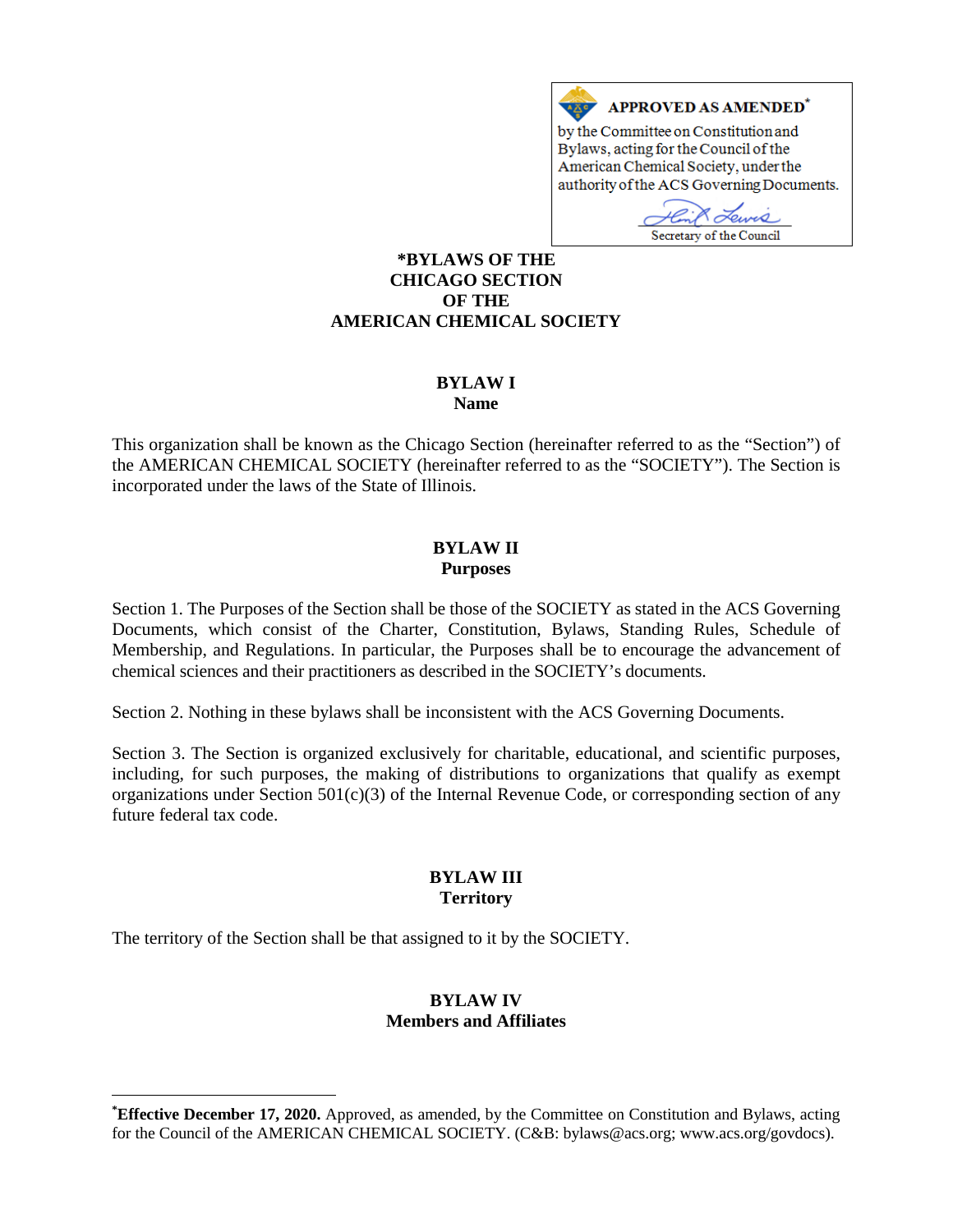Section 1. The rolls of the Section shall include those MEMBERS and STUDENT MEMBERS (hereinafter collectively referred to as "members") and Society Affiliates of the SOCIETY residing within the territory of the Section provided that any exceptions to this rule shall be made in conformity with the ACS Governing Documents.

Section 2. STUDENT MEMBERS shall be entitled to all privileges of membership except that of holding an elective position of the SOCIETY. A STUDENT MEMBER may not serve as a Councilor, Alternate Councilor, or the Temporary Substitute Councilor, but may hold an elective position of the Section as noted elsewhere in these bylaws. A STUDENT MEMBER may be appointed as a committee chair.

Section 3. The Section may have Local Section Affiliates as authorized in the ACS Governing Documents. A Local Section Affiliate shall retain affiliate status only so long as payment is made of Local Section Affiliate dues of not less than two dollars (\$2.00) per annum. A Local Section Affiliate may not (1) hold or vote for an elective position, (2) vote on Articles of Incorporation and bylaws, (3) vote for the Councilor(s) or Alternate Councilor(s), or (4) serve as a voting member of the Board of Directors (hereinafter referred to as the "Board"). A Local Section Affiliate may be appointed as a cochair of a committee provided that the other co-chair is a MEMBER. The Local Section Affiliate is not permitted to vote on any Board matters.

Section 4. Society Affiliates may be assessed dues in the amount specified by the Board. A Society Affiliate may not (1) hold or vote for an elective position, (2) vote on Articles of Incorporation and bylaws of the Section, (3) vote for the Councilor(s) or Alternate Councilor(s), or (4) serve as a voting member of the Board. Except as mentioned above, a Society Affiliate may be appointed as a co-chair of a committee provided that the other co-chair is a MEMBER. The Society Affiliate is not permitted to vote on any Board matters.

Section 5. Members and affiliates, which includes Society Affiliates and Local Section Affiliates, shall have such rights and privileges as accorded to them by the ACS Governing Documents and these bylaws.

## **BYLAW V Officers, Board of Directors, and Councilor(s)**

Section 1. The officers of the Section shall be members of the SOCIETY and the Section and shall consist of the Chair, a Vice-Chair, Chair-Elect, Immediate Past Chair, Secretary, and Treasurer.

Section 2. The Board shall be the governing body of the Section and as such shall have full power to conduct, manage, and direct the business and affairs of the Section in accordance with the ACS Governing Documents and these bylaws. The Board shall consist of the officers of the Section, fourteen elected Directors, the Comptroller, the Director of Budgets, the Editor, the Publications Business Manager, the standing committee chairs, and Board committee chairs. The Directors shall be members of the SOCIETY and the Section.

a. Each member of the Board, shall be entitled to one vote except if there are co-chairs who are both members of the Section. In this case, the co-chairs shall decide which one shall vote, except as noted below. Board committees that are co-chaired will be represented by no more than one vote and the committee shall decide which co-chair shall vote. It is acceptable to split the vote so that each co-committee chair casts one-half vote. In no case shall any Board Member be entitled to more than one vote. A member may not simultaneously hold more than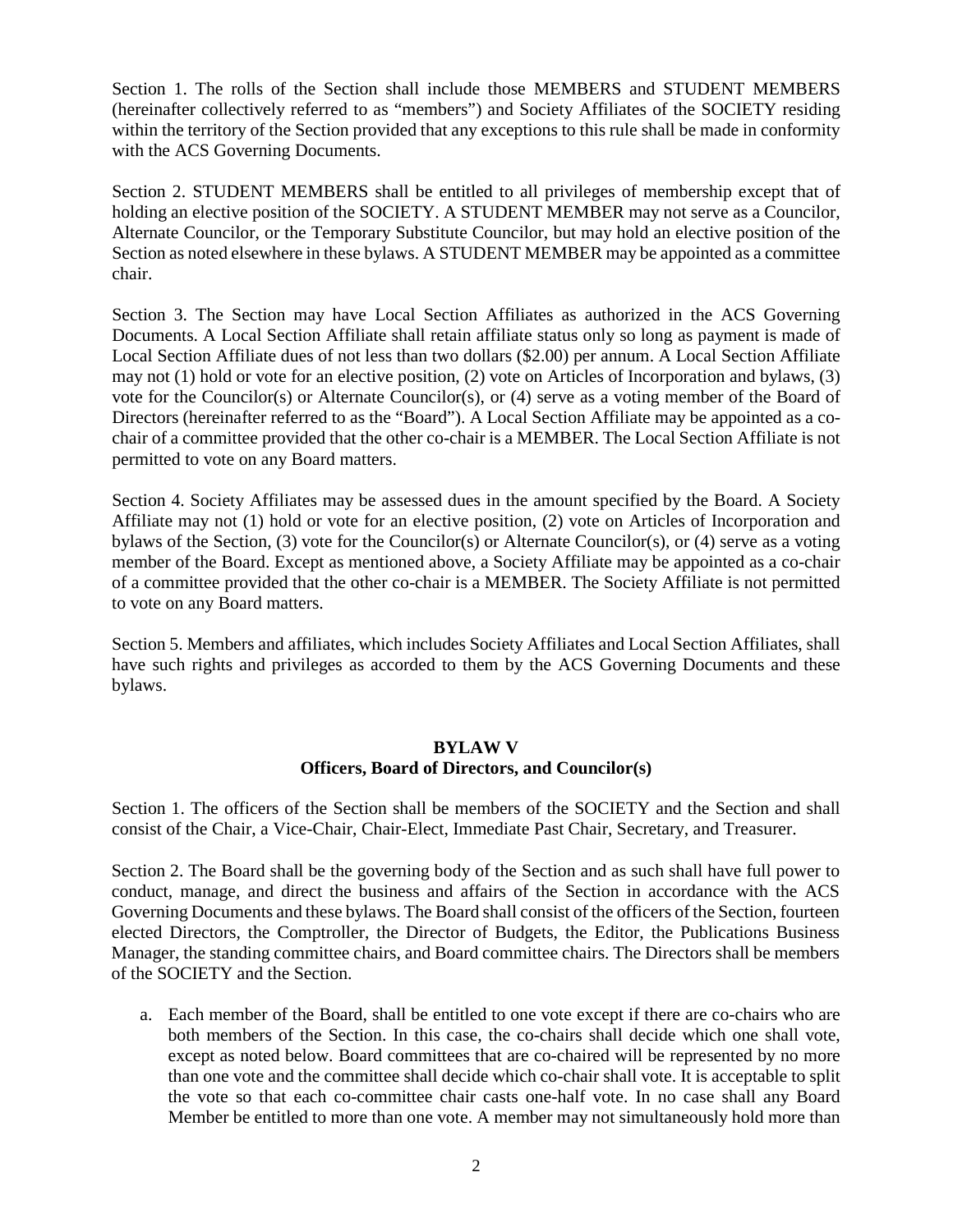one elective office and/or the position of an elected Director with the exception that a Councilor or Alternate Councilor may simultaneously serve either as an officer or as an elected Director. A member who has completed two successive terms as an elected Director may not again serve as an elected Director for a period of one year. The Councilor(s), Alternate Councilor(s), and ad hoc committee chairs shall not be entitled to vote.

b. Although Board meetings are generally open to all Section members and affiliates, the Board may operate in executive (closed) session on matters including but not limited to employee compensation, employee performance, and other sensitive matters. All substantive information discussed, including motions approved during these meeting(s), except for details of salary and personnel information, shall be included in the Board minutes.

Section 3. The Chair and Chair-Elect shall serve for a term of one year beginning on January 1 or until their successors take office. At the end of the Chair-Elect's term of office, the Chair-Elect shall succeed to the office of Chair. The Secretary and Treasurer shall serve for a term of one year beginning on January 1 or until their duly elected successors take office. The elected Directors shall serve for a term of two years beginning January 1 and shall be elected in alternate years, whenever possible, to provide for a rotation of terms. With the exception of the Chair, Chair-Elect, and Vice-Chair, the incumbent of any position is eligible for reelection, except that elected Directors may serve for only two consecutive two-year terms. The Chair is not eligible to serve in the position of another Section officer until the end of the term as Immediate Past Chair.

Section 4. The duties of the officers and the Directors shall be such as usually pertain to their offices, together with those required by these bylaws and by the ACS Governing Documents, and such other duties as may be assigned to them from time to time by the Board.

- a. The duties of the Chair shall be to preside at meetings of the Board, to carry into effect the decisions and recommendations of that Board, to preside at meetings of the Section to conduct governance business, to appoint all committee chairs and committee members except as stated elsewhere in these bylaws, and to carry out the duties required by these bylaws and the ACS Governing Documents.
- b. The duties of the Chair-Elect shall be to assist the Chair with the direction and management of the Section. In the absence of the Chair, the duties of the office shall devolve upon the Vice Chair.
- c. The duties of the Secretary shall be to keep a record of the minutes of the meetings of the Section and of the Board, to maintain a list of members and affiliates, to send to members and affiliates such notices as the business of the Section may require, to submit a report to the Section at its annual meeting, and to carry out the duties required by these bylaws and the ACS Governing Documents. The Secretary shall preside over meetings in the absence of the Chair, Vice Chair, and Chair-Elect.
- d. The Treasurer shall have charge of the funds of the Section, keep an accurate record of all receipts and disbursements, receive dues, and make those disbursements approved by the Board. The Treasurer shall render an account of all transactions and of the financial condition of the Section to the Board at times set by the Committee and shall submit such reports as are required by the ACS Governing Documents. The Treasurer shall serve as an ex officio member of the Board of Trustees.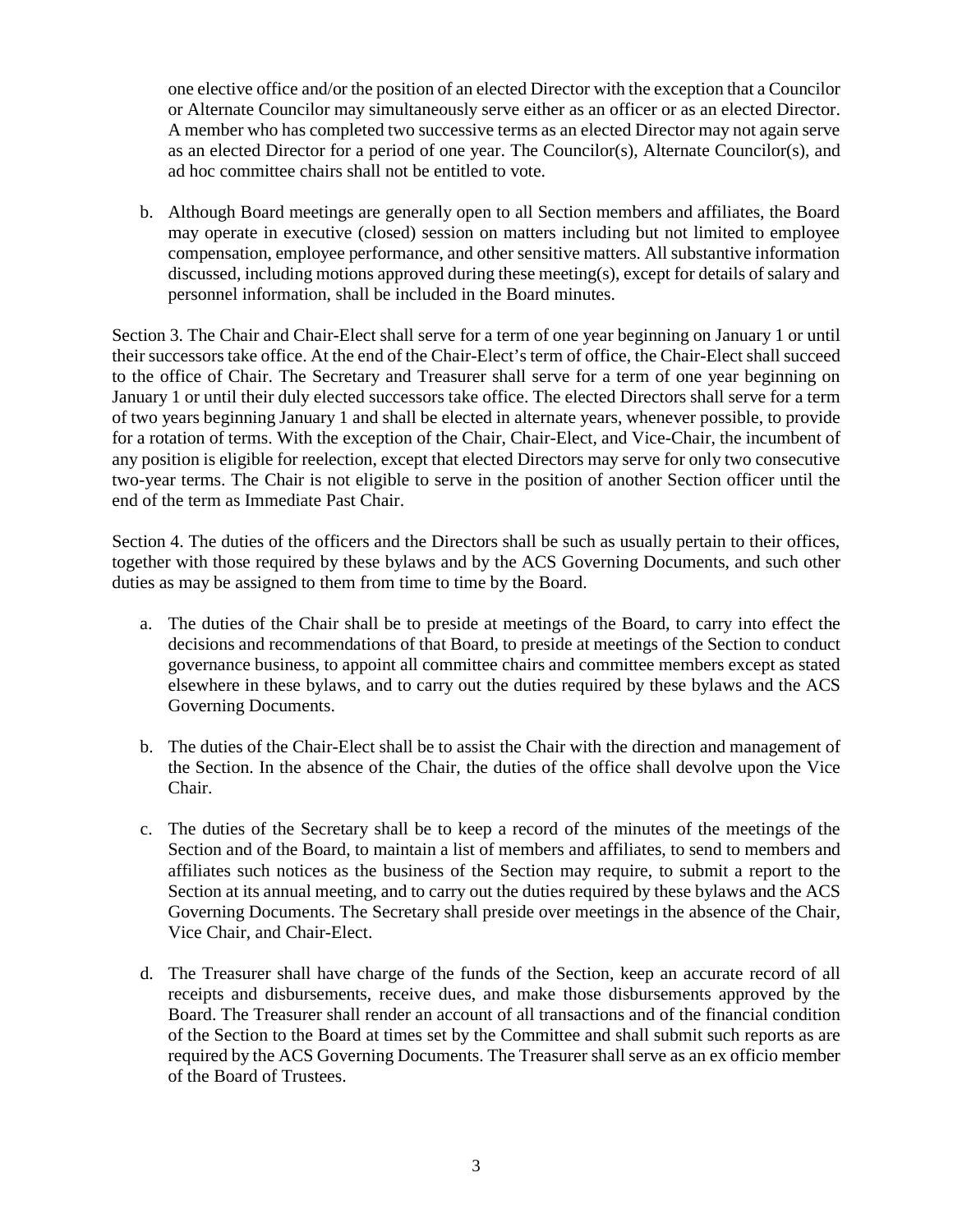- e. The duties of the Directors shall include bringing before the Board such items of concern to members of the Section that have been brought to their attention, as well as any duties assigned by the Board.
- f. The duties of the Vice-Chair shall include all duties of the Chair in the event of a temporary or permanent absence by the Chair.

Section 5. Vacancies

- a. In the event of a vacancy in the office of Chair, the Vice-Chair shall assume the duties of Chair for the remainder of the term. At the end of the Vice-Chair's interim term as Chair, the Chair-Elect shall become Chair.
- b. All other vacancies, except for Councilor(s) and Alternate Councilor(s), shall be filled by majority vote of the Board through interim appointment for the period up to the next annual election. At that time, the procedures for election as outlined in the bylaws of the Section shall be followed.
- c. An interim appointee to the vacated office of Chair-Elect shall not automatically succeed to the office of Chair. At the next election, both a Chair and a Chair-Elect shall be elected.

Section 6. Councilor(s), Alternate Councilor(s), and Temporary Substitute Councilor

- a. The Section shall have Councilor(s) and Alternate Councilor(s) as provided in the ACS Governing Documents. The Section's Councilor(s) and Alternate Councilor(s) shall carry out those duties assigned to them by the ACS Governing Documents. In particular, the Councilor(s) (or Alternate Councilor(s) or Temporary Substitute Councilor if so designated to serve in place of the Councilor for a particular meeting), shall attend meetings of the Council of the SOCIETY and represent the Section at such meetings.
- b. Councilor(s) and Alternate Councilor(s) shall be elected by ballot from among the MEMBERS for three-year terms beginning January 1. Reelection is permissible. Councilor(s) shall be elected in separate years, whenever possible, to provide for a rotation of terms in accordance with the ACS Governing Documents. A partial term of one or two years shall be used whenever necessary to establish or to restore rotation of three-year terms. If a partial term is necessary, the elected Councilor who receives the lowest number of votes shall serve the partial term provided that the Councilor(s) and/or Alternate Councilor(s) agree to the partial term before the election and that the partial term(s) are stated on the ballot.
- c. In the event that a Councilor is unable to attend a specified meeting of the Council of the SOCIETY, the Chair of the Section shall appoint one of the Alternate Councilor(s) to serve as Councilor at the specified meeting. Such appointment of an Alternate Councilor shall be for only one meeting.
- d. If every Councilor and Alternate Councilor of the Section will be absent from a Council meeting, thus leaving the Section without representation at such meeting, the Board may designate one MEMBER of the Section as a Temporary Substitute Councilor in accordance with the ACS Governing Documents.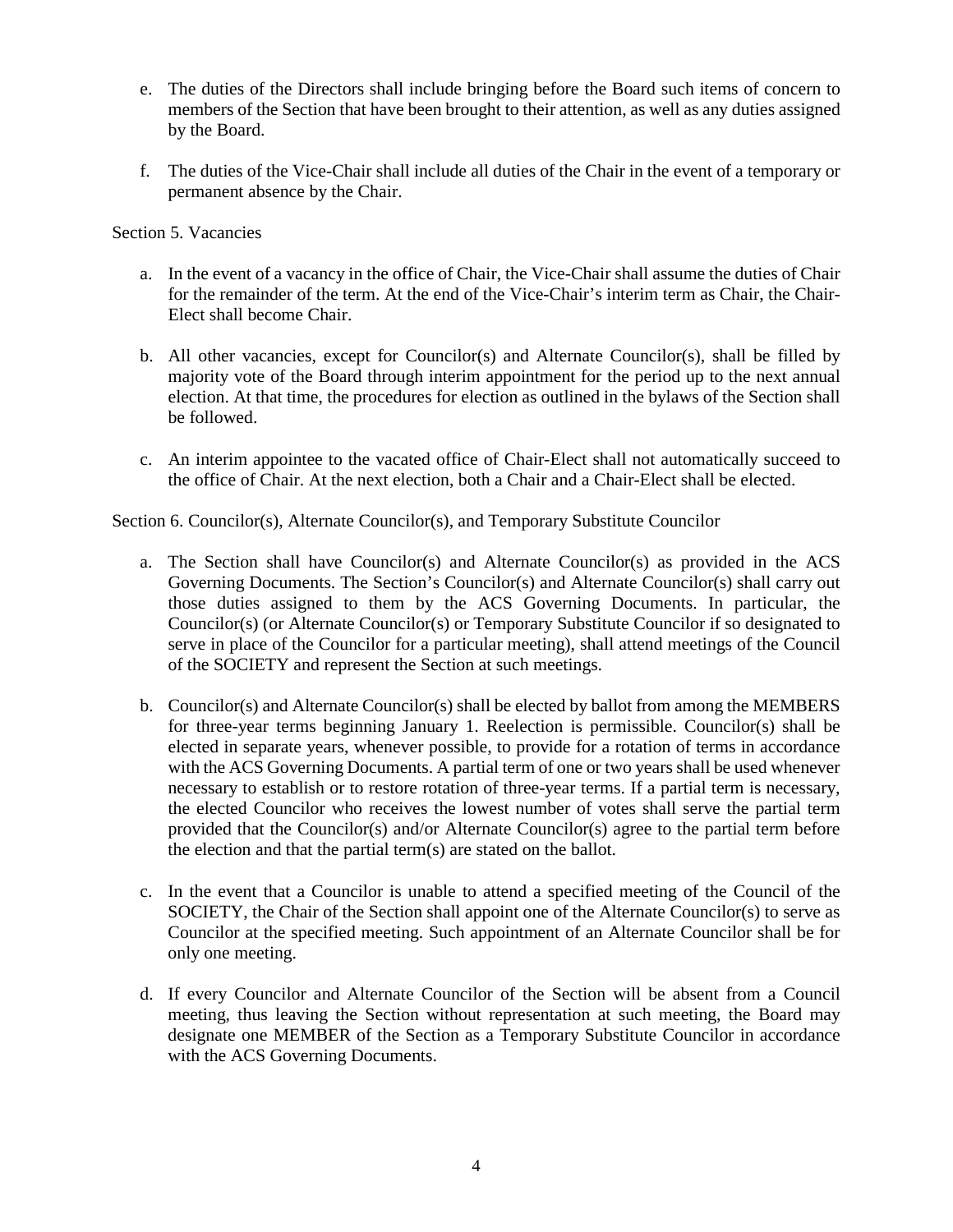- e. If necessary, the Board shall designate one or more Councilor(s) to be disqualified under provisions of the ACS Governing Documents for reallocation of Councilor(s) among the Sections.
- f. Any vacancy in the position of Councilor or Alternate Councilor shall be filled for the remainder of the unexpired term at the time of the next annual election. The vacancy may be filled until the next annual election by appointment by the Board.

## **BYLAW VI Manner of Election**

Section 1. The election of officers and the elected Board members shall be conducted by a ballot distributed to the members of the Section in accordance with the ACS Governing Documents and these bylaws. Local Section Affiliates and Society Affiliates may not vote for any elective position(s) of the Section. Councilor(s) and Alternate Councilor(s) shall be elected by a ballot distributed to all members of the Section; affiliates may not vote for Councilor(s) and Alternate Councilor(s).

Section 2. In September of each year, the Nomination Committee shall report to the membership its list of nominees for each office, for Councilor(s) and Alternate Councilor(s), and for any other position(s) to be elected by the Section. Prior to October 15, any member or affiliate of the Section may, in writing or from the floor at a meeting to conduct governance business, nominate additional candidates for office, provided that the candidates are members of the Section for officers and Directors and MEMBERS for Councilor(s) and Alternate Councilor(s), as required elsewhere in these bylaws, if the nomination is seconded by another member . Nominations so made shall be equally valid as those from the Nomination Committee. All candidates nominated shall have indicated willingness to serve if elected.

Section 3. When a ballot is used, the candidates for each office and for Councilor(s) and Alternate Councilor(s) shall be listed in an order to be selected by lot. The ballot shall be distributed by November 1 to eligible voters as noted above. Affiliates may not vote for Councilor(s) and Alternate Councilor(s). The ballot shall provide for a write-in candidate for each position to be filled. A paper ballot shall be provided to any eligible voter who requests it.

Section 4. The ballots shall be tabulated and validated not later than November 15. Except as noted below, the candidate for each position receiving the largest number of votes shall be declared elected. In case of a tie vote for any position, the Board, by ballot, shall elect from among the candidates who share the tie vote; the candidate receiving the largest number of votes shall be declared elected.

Section 5. The results shall be announced by the Section Chair or the Chair's designee as soon as possible after the election and published in the Section's newsletter and/or on the Section's website soon thereafter. The results shall be certified to the Chief Executive Officer of the SOCIETY not later than December 1.

Section 6. In accordance with the ACS Governing Documents, balloting procedures should ensure fair balloting that is open to all eligible members, protection against fraudulent balloting, and the timely reporting and archiving of balloting results.

#### **BYLAW VII Recall of Elected Officials**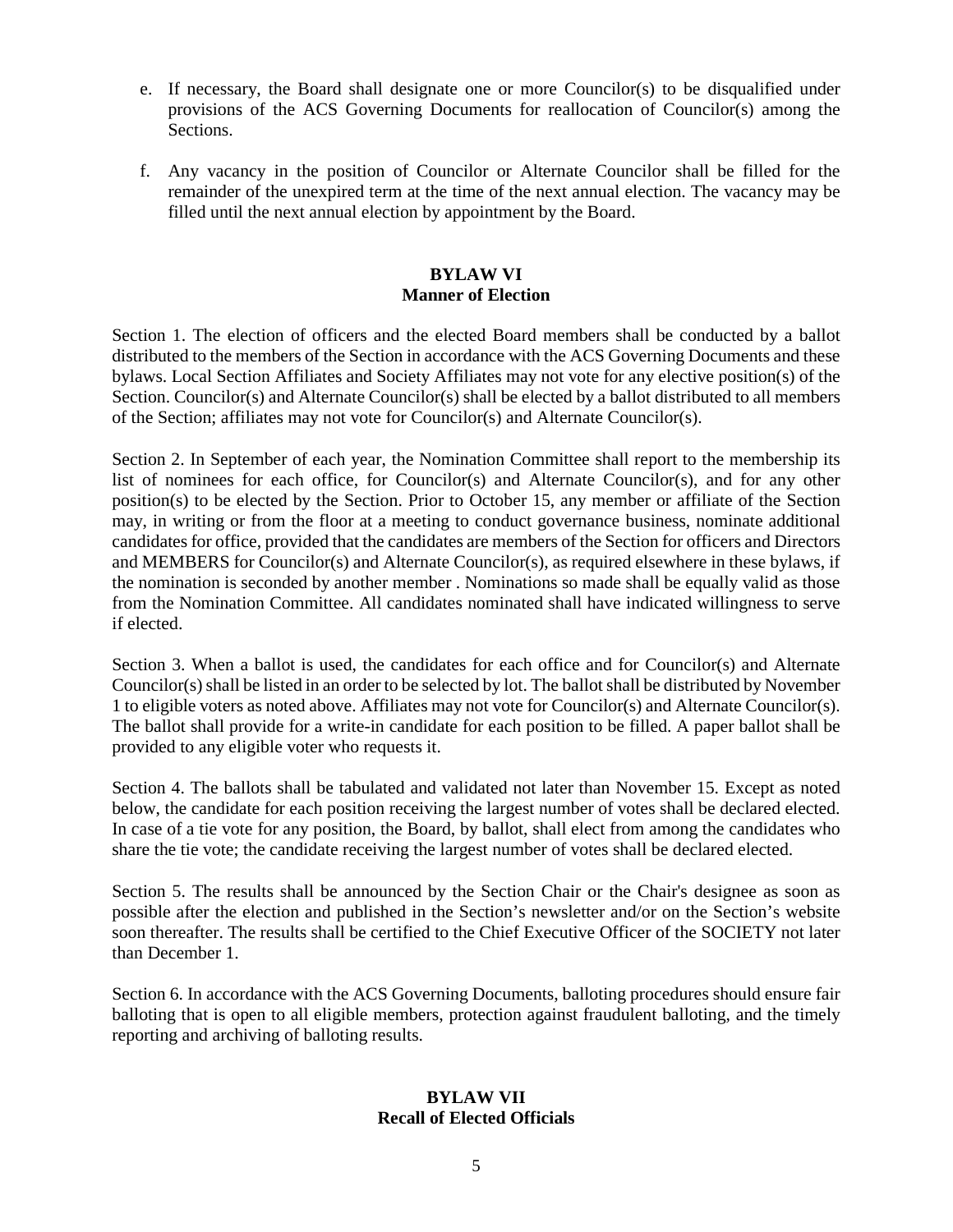Section 1. The elected officials of the Section (officers and elected members of the Board, but not Councilor(s) and Alternate Councilor(s)) are subject to recall for neglect of duties or conduct injurious to the SOCIETY. Recall procedures are not applicable to Councilor(s) and Alternate Councilor(s).

Section 2. The recall of an official shall be initiated when a signed petition, indicating in writing the specific charges and reasonable substantiating evidence, is submitted to the Chair from at least twentyfive members of the Section. In the event the Chair is the official in question, the Vice Chair shall receive the petition and shall assume the duties of the Chair with respect to this issue until the issue is resolved.

Section 3. The Chair shall, without delay, determine that the petitioners are aware of the gravity of their actions and the procedures to be followed. The Chair shall seek an alternate resolution to the problem and a withdrawal of the petition at this time. In the absence of a resolution to the problem, the Chair shall notify the members of the Board and call a special meeting within thirty days.

- a. The Board shall promptly continue the recall process or dismiss the petition as ill-founded or find an alternative solution to the problem. The Chair shall promptly inform the petitioners and the official of the decision of the Board. If no contact with the official can be made after a reasonable effort, the Board may remove the official in question with a two-thirds (2/3) vote of the remaining members.
- b. If the proceedings continue:
	- (1) The Chair shall assign the duties of the official to another qualified member or MEMBER of the Section, as required elsewhere in these bylaws, until the issue is resolved.
	- (2) The official shall be offered an opportunity to answer the allegations in the petition before the Board. A certified letter shall be sent to the last known address on the official SOCIETY membership roll. Upon notification, the official shall have thirty days to make a written response to the allegations.
	- (3) The Board shall decide whether or not to proceed after studying the official's response. The Chair shall inform the official and the petitioners of the decision of the Board. If a majority of the Board decides during an official Board meeting that the proceedings shall continue, the official shall choose one of the following options:
		- (a) The official may resign.
		- (b) The official may request a recall vote. Section members shall be informed, through brief written statements prepared by the Board and the official, of the issues involved with the recall vote. Both statements shall be distributed to the members with the ballot. A paper ballot shall be provided to any member who requests it. At least twothirds (2/3) of the votes cast shall be required for the official to be removed from office. The membership shall be informed of the results of the recall vote.
		- (c) The official may request a hearing and a recall vote by the remaining members of the Board. At least a two-thirds (2/3) vote of the remaining members of the Board shall be required to recall the official.
		- (d) The official may choose not to respond and thus forfeit the position.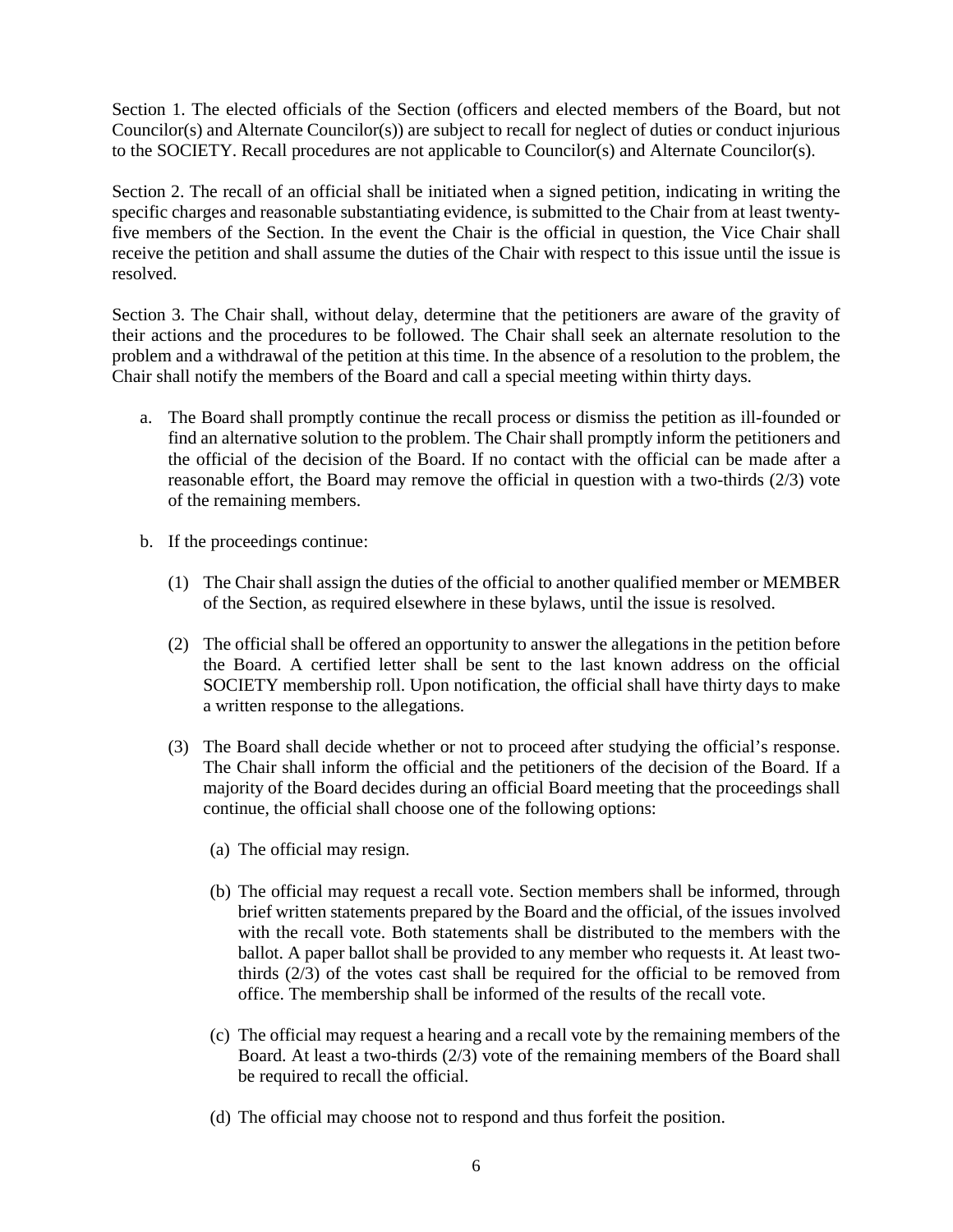Section 4. The vacancy provisions of these bylaws shall be used to fill a vacancy caused by a recall process. The Chief Executive Officer of the SOCIETY shall be informed of the recall and the filling of the vacancy.

# **BYLAW VIII Committees**

Section 1. The Board shall establish Board committees as necessary for the proper operation of the Section. All committee members shall be members and/or affiliates of the SOCIETY and the Section.

Section 2. In addition to Board committees, the Section shall have the following standing committees: Long Range Planning and Nomination.

Section 3. The Long-Range Planning Committee shall review each standing and Board committee at least every five years and shall make recommendations to the Board on the continuations of the committee(s) and any change in its mission.

## **BYLAW IX Meetings**

Section 1. The Board shall designate the times and places of the Section's meetings as it finds necessary or desirable for the proper functioning of the Section. The Section shall hold at least one meeting annually to conduct governance business; however, this requirement may be modified by the Board.

Section 2. The Chair shall set the order of business for meetings of the Section to conduct governance business. The order of business may be suspended by a majority vote of the members present.

Section 3. The Section may hold special meetings to conduct governance business upon the written request of a majority of the Board or upon the written request of 35 members of the Section. To be valid, such request shall be received by the Secretary at least ten days before the date requested for the meeting and shall state the exact nature of the business to be transacted. No other business shall transpire at such meetings.

Section 4. Meetings of the Board and meetings of the Section to conduct governance business, with the approval of the Board may be held by means of electronic communications technology that permits those in attendance to read or hear the proceedings substantially concurrently with their occurrence, and for voting members to vote as needed.

Section 5. The Board shall meet upon due notice either at the call of the Chair or upon request of a majority of its members. A quorum for a Board meeting shall consist of a majority of the voting members of the Board. In the absence of a quorum, called meetings of the Board shall adjourn to a specific date.

Section 6. Due notice of the Section's meetings, not including committee meetings, shall be sent to each member and affiliate of the Section. A quorum for the transaction of governance business at such a Section meeting shall consist of 30 members of the Section. No governance business shall be conducted in the absence of a quorum.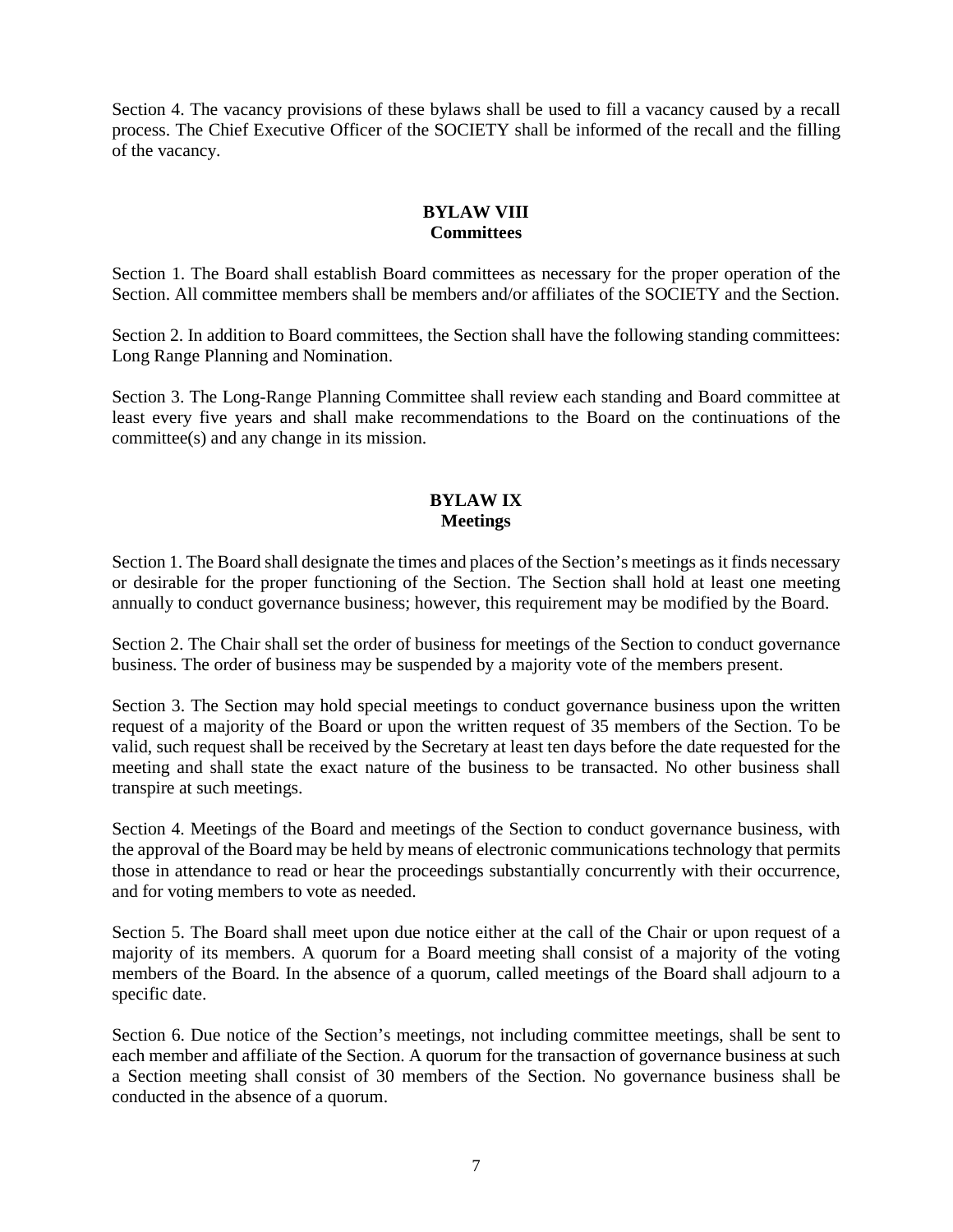Section 7. The fee for registration at any special meeting shall be decided by the Board.

Section 8. The most recent edition of *Robert's Rules of Order Newly Revised* shall be the parliamentary authority for all matters not covered in these bylaws or in the SOCIETY's documents.

# **BYLAW X Finances**

Section 1.

- a. Members of the Section may be assessed voluntary Local Section dues in an amount set by the Board. The Board shall have the option to waive or discount dues for STUDENT MEMBERS and for emeritus members.
- b. Society Affiliates may be assessed annual dues in an amount set by the Board.
- c. The annual dues of Local Section Affiliates shall be determined by the Board in accordance with the ACS Governing Documents, and as mentioned elsewhere in these bylaws.

Section 2. The Section may raise or collect funds to be expended for local purposes and may have the entire management and control of such funds insofar as such management and control shall not conflict with any provision of these bylaws or with the ACS Governing Documents.

Section 3. The Section may receive donations or bequests made to it and may expend or invest the same on behalf of the Section. Such expenditures or investments shall be made by the Treasurer of the Section upon authorization by the Board.

Section 4. An annual audit of the books of the Treasurer and of any other transactions regarding the Section's funds shall be conducted by two or more disinterested members or individuals, appointed by the Board. The audit report shall be submitted to the Board by January 31.

#### **BYLAW XI Affiliation with Other Technical Organizations**

Section 1. The Section may affiliate with other technical organizations operating within the territory of the Section provided that such affiliation does not contravene the ACS Governing Documents. Such affiliation must be approved by the Executive Committee of the Section, by confirmation by the Council Committee on Constitution and Bylaws, and in compliance with the specific requirements of the ACS Governing Documents.

Section 2. The affiliation with the technical organization shall become effective upon authorization by the Executive Committee of the Section, by the Council Committee on Local Section Activities, and by confirmation by the Council Committee on Constitution and Bylaws.

Section 3. The Board may terminate the affiliation with any technical organization by notifying, in writing, the governing body of the technical organization. The technical organization may terminate the affiliation upon written notice to the Section's Board. Affiliations shall terminate after five years unless reauthorized by the Board. The term of each subsequent reauthorization shall not exceed five years.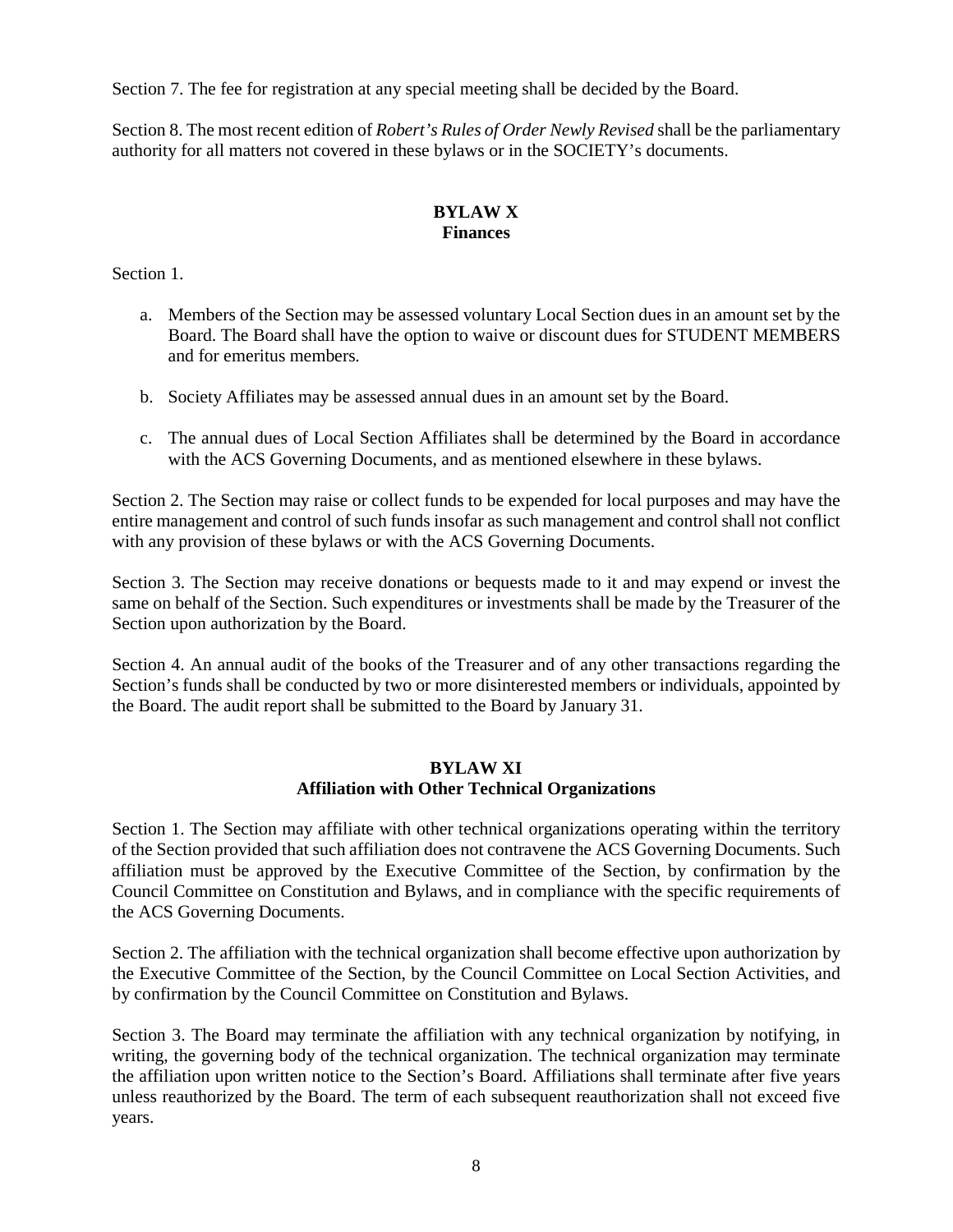## **BYLAW XII Board of Trustees and Permanent Funds**

Section 1. There shall be a Board of Trustees consisting of three members who shall be MEMBERS of the Section.

Section 2. In December, the Board shall elect one Trustee on a staggered basis to serve for a term of three years beginning the following January 1, or until a successor is elected and takes office. Each year, the Trustees shall select a Trustee Secretary from among their members, who shall have custody of all property entrusted to the Trustees. The Trustees shall have charge of the trust funds and permanent investments and shall administer these in accordance with these bylaws and any other conditions under which any specific fund(s) may have been acquired. The Trustees are authorized to acquire and retain investments, including but not limited to bonds, ETFs, mutual funds, preferred stocks, and common stocks. The Trustees are authorized to retain property on behalf of the Section. The Trustees shall render a financial report to the Treasurer at the close of each fiscal year. The report shall show the current investments and financial transactions that were made by the Trustees during the preceding year.

Section 3. The Trustees shall administer the following two types of funds: the Endowment Fund and the Reserve Fund. Income from these funds shall be available to the Board for use in the operation of the Section, except as may be provided otherwise by the terms of a specific allocation, gift, or bequest.

- a. The Endowment Fund shall comprise the General Endowment Fund, Willard Gibbs Medal Endowment Fund, Ipatieff Book Fund, Scholarship Fund, Henrietta Z. Freud Trust Fund, Marie Lishka Scholarship Fund, Project SEED Fund, Bernard Schaar Scholarship Endowment Fund, and Marshall S. Smoler Award Fund. The principal of the Endowment Fund, including additions, donations, and reinvestments, shall not be spent except as provided elsewhere in these bylaws. The assets held in the Endowment Fund may be commingled and the allocation of funds so commingled shall be determined on the basis of the ratio that each fund bears to the total commingled fund. Capital gains shall be distributed to and capital losses shall be charged to each fund per the ratio determined by the Trustees. Earnings shall be distributed to each fund in these ratios. Such earnings shall be a liability until disbursed for the purposes provided for each endowment. The annual income of the General Endowment Fund shall be available as revenue for use in the operation of the Section.
	- (1) The Willard Gibbs Medal Endowment Fund shall comprise the sum contributed for that purpose by William A. Converse and all subsequent additions and donations thereto. This fund shall be administered in accordance with the agreement of March 15, 1934, between William A. Converse and the Section.
	- (2) The Ipatieff Book Fund shall comprise the sum bequeathed to the Section by Vladimir N. Ipatieff and all subsequent additions and donations thereto. The income from this fund shall be given to the John Crerar Library, University of Chicago, and used for the purchase of books in the field of chemistry.
	- (3) The Scholarship Fund shall comprise all sums given to the Section for this fund, and any additions made to it by action of the Board of Directors of the Section. The income from this fund shall be used to support science education programs of the Section.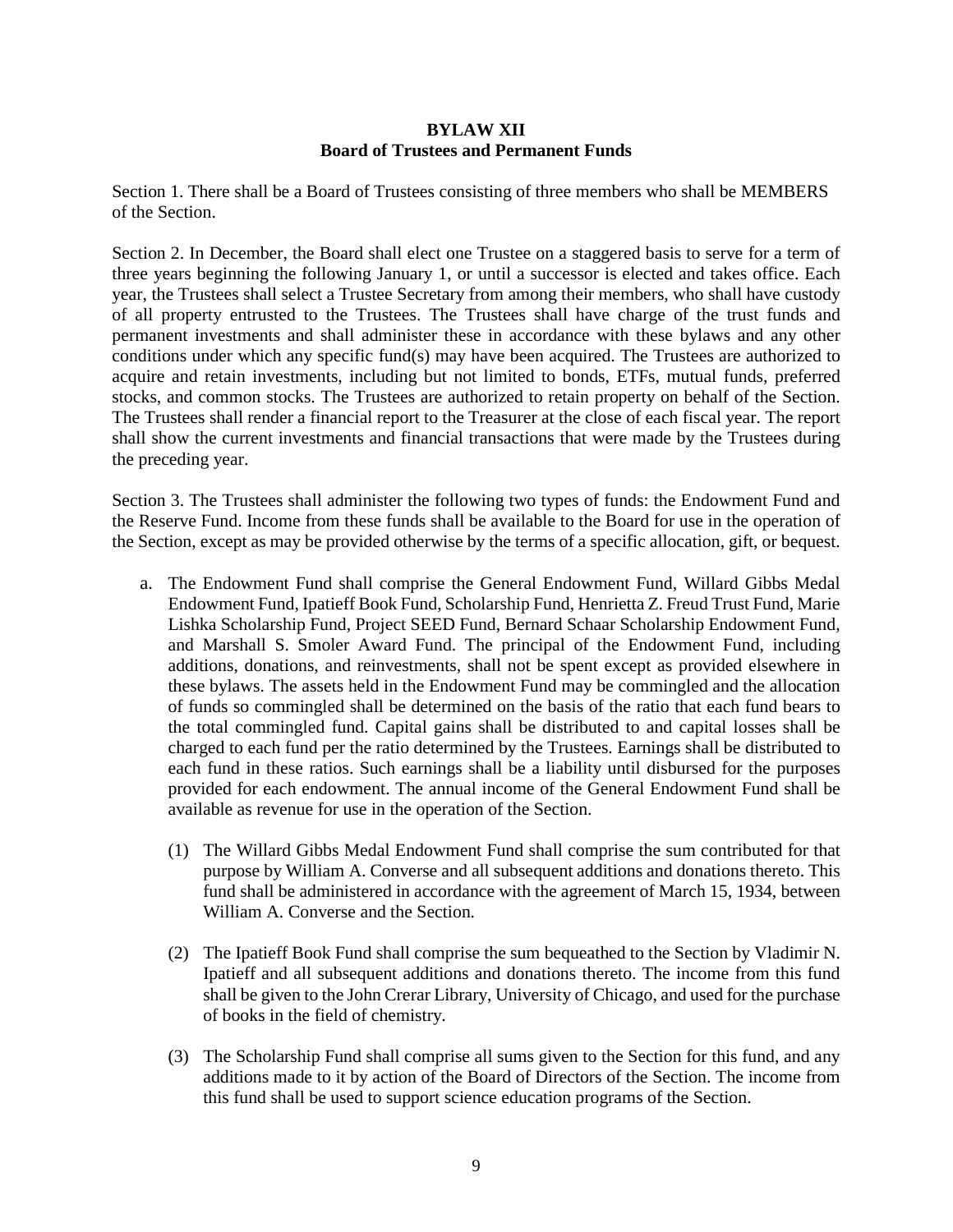- (4) The earnings from the Henrietta Z. Freud Trust Fund shall be used to support the Section's activities.
- (5) The Marie Lishka Scholarship Fund shall comprise all sums given to the Section for this fund and any additions made to it by action of the Board of Directors of the Section. The earnings from this Fund shall be used to recognize an outstanding female chemistry student.
- (6) The Project SEED Fund shall comprise all sums given to the Section for this fund and any additions made to it by action of the Board of Directors of the Section. The income from this fund shall be used to support one or more summer internships for high school chemistry students. The earnings from the Marshall S. Smoler Memorial Award Fund shall be used to recognize an outstanding high school chemistry student from the Chicago Public School System.
- b. The Reserve Fund shall comprise the Contingent Reserve Fund and the Meeting Place Reserve Fund. The assets held in the Reserve Fund need not be physically divided among the several funds that comprise it, but the records of the Section Trustees shall reflect the division of assets among these funds.
	- (1) The Contingent Reserve Fund may be expended by the Board for any need of the Section.
	- (2) The Meeting Place Reserve Fund shall serve to fund facilities for Section meetings and other scientific and educational activities approved by the Board in accordance with the Purposes of the SOCIETY. The Board shall endeavor to build this fund to a minimum of \$100,000. The principal shall be available to the Board for purchase or long-term lease of meeting place facilities. When the Board deems that the purpose of this fund has been achieved, any principal remaining shall be available for allocation to other funds of the Section.

#### **BYLAW XIII Willard Gibbs Medal**

Section 1. A gold medal shall be awarded annually by the Section at a meeting open to the public, preferably in May. The medal shall be known as the "Willard Gibbs Medal, Founded by William A. Converse".

Section 2. The award shall be made according to the rules set forth herein.

Section 3. The award shall be made by a seven-vote majority of a jury of 12 members to anyone who because of eminent work in and original contributions to pure or applied chemistry is deemed worthy of special recognition by the jury.

Section 4. A condition of the award shall be that the recipient of the medal shall deliver, at the time of the award, an address upon a subject about chemistry, which shall be selected by the awardee and approved by the Chair of the jury. The awardee shall be notified at least three months prior to the date of the meeting at which the award is to be made.

Section 5. The jury of the award, to be known as the "Jury of the Willard Gibbs Medal, founded by William A. Converse," shall consist of 12 members to be elected from the SOCIETY at large. The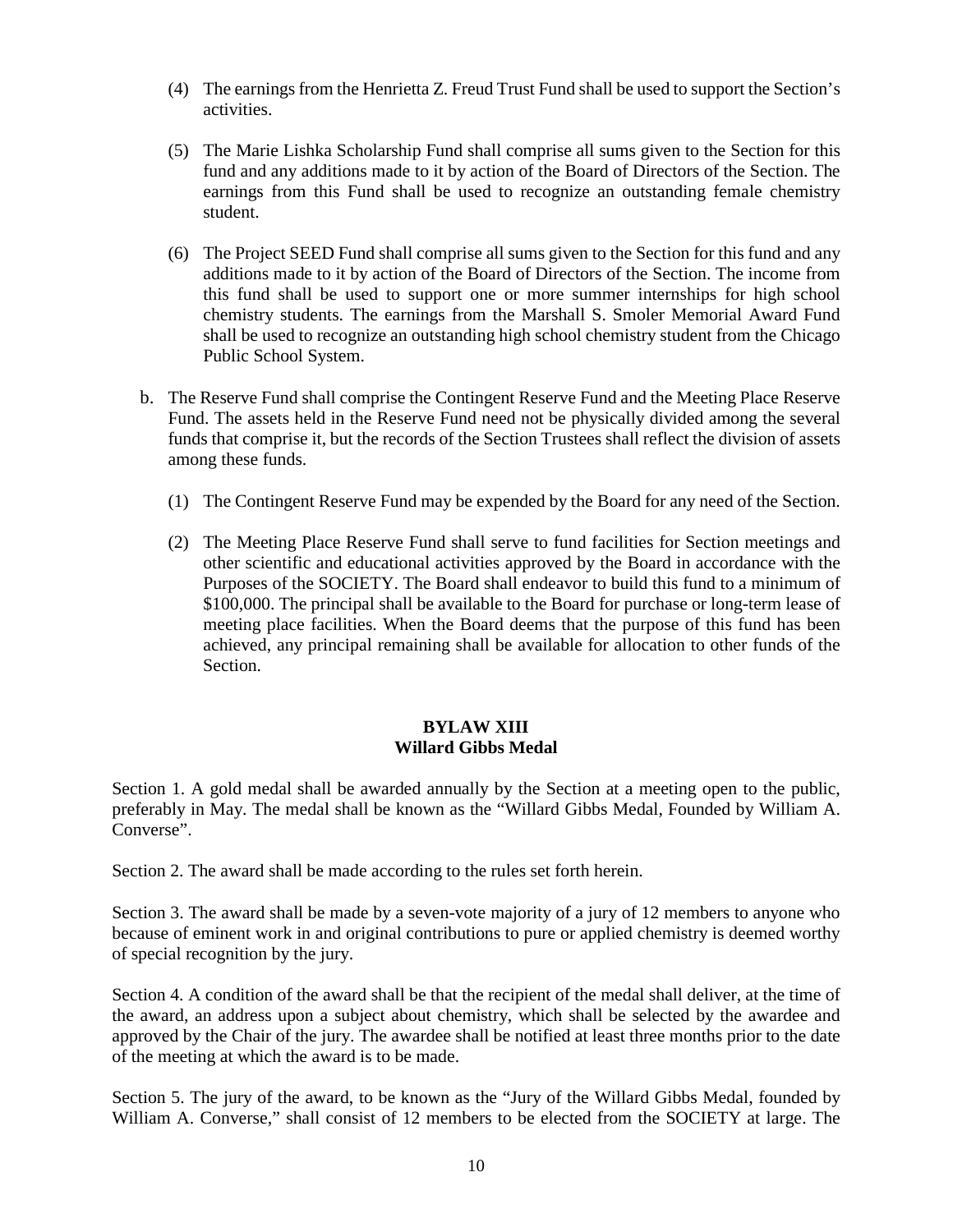Chair-Elect of the Section in July shall be Chair of the Jury through the presentation of the award but shall have no vote, except as described below.

Section 6.

- a. Prior to May 15, the Board shall elect four members of the Jury to serve for a term of three years, beginning July 1. Of the four members to be elected each year, not more than two shall be from any one Section of the SOCIETY.
- b. Any juror who has served two consecutive terms of three years each shall not be eligible for election to the next succeeding term. At the call of the Chair of the Jury, the Jury shall begin its deliberations after July 1 of each year.
- c. The Chair of the Jury shall ask each member of the Jury to nominate one person as a choice for medalist. This award shall be made to an individual person. Nominations should preferably include: a) appropriate contact information for the nominee; b) a brief professional biography; c) a list of appropriate awards, honors, and distinctions; d) a list of impactful recent publications; and e) the juror's narrative in support of the nominee. The Chair of the Jury shall use a template to send the nomination information to the Jury. Nominations preferably should not exceed six pages in length. Any additional supporting materials beyond the above shall not be distributed by the Chair of the Jury. The Chair of the Jury shall send to each juror a complete list of all nominees; each juror shall select a first, second, and third choice among the nominees listed.
- d. If at least seven jurors nominate the same person or agree in their first choice from the list of nominees, such agreement shall be final and the person so nominated shall be reported to the Section as the medalist.
- e. If there is no such agreement, the Chair of the Jury shall weigh each first choice as three, each second choice as two, and each third choice as one and shall total the score of each nominee using this method. For those with the highest scores, the Chair of the Jury shall then select not less than two and preferably not more than four as candidates for further voting.
- f. On each subsequent ballot, each juror shall vote for only one candidate, subject to the above minimum votes by the jurors.
- g. If on the first or any subsequent ballot on the candidates selected as above, no candidate receives the required seven votes, the Chair of the Jury may drop from the list those candidates those receiving the fewest votes, until only two candidates remain.
- h. A juror selected as a candidate shall automatically cease duties as juror. Duties shall resume on notification by the Chair of the Jury of eligibility. If one or more of the jurors are unable to serve, their places shall be filled by the most recent past medalist(s) residing in North America, in reverse chronological order, until such time as the juror is again able to serve or until a successor is duly selected. Vacancies occurring by death, resignation, or permanent disability shall be filled by the Board at the next regular election of jurors in accordance with the provisions above.
- i. On any vote for nomination or election of the medalist, the Chair of the Jury may set a reasonable expiration date that the ballot is closed.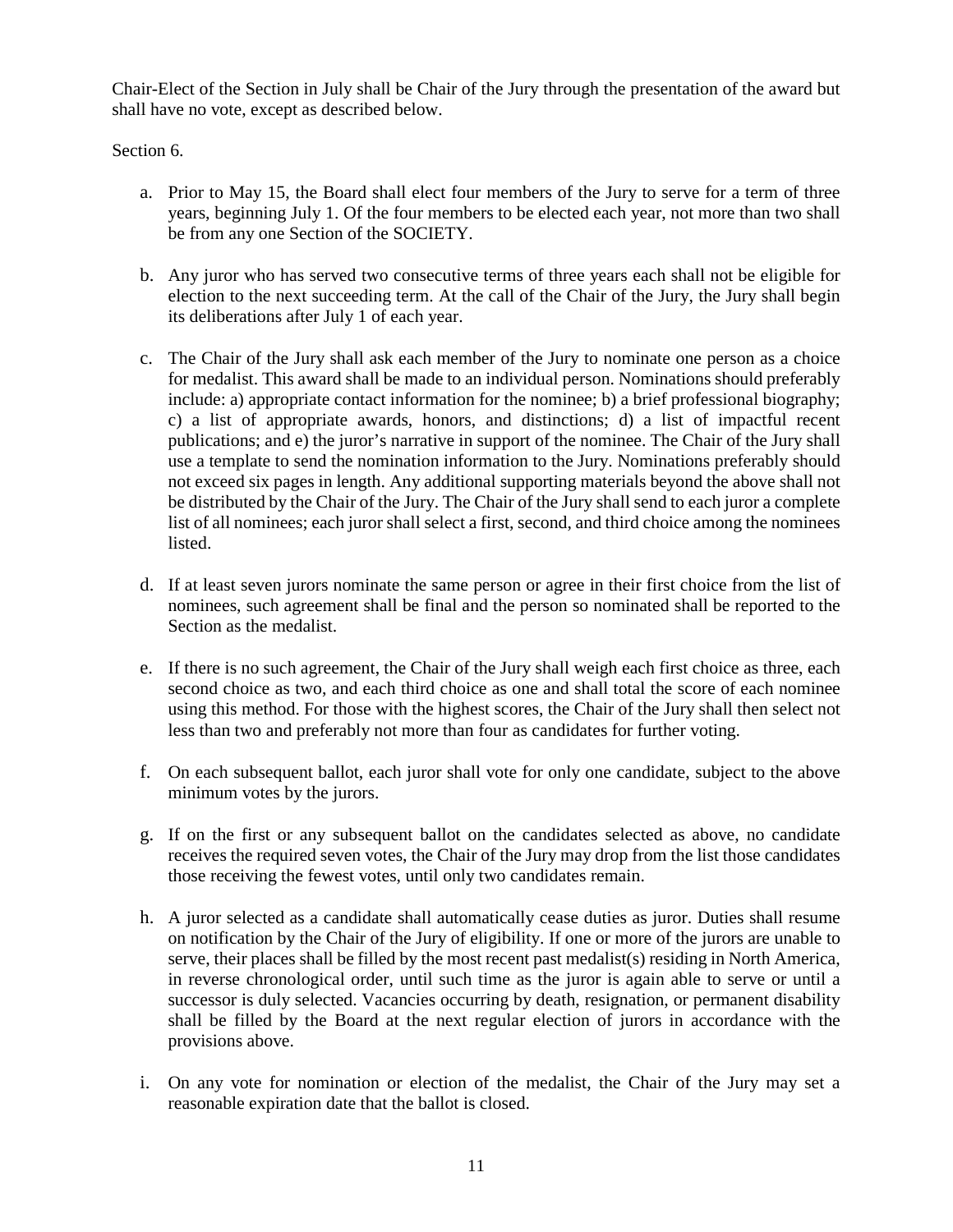j. If the Jury is unable to select a medalist by January 1 or if two consecutive ballots show no change in the vote of any juror (whichever occurs first), the Chair of the Jury shall ask past medalist(s) residing in North America to vote on the two remaining candidates so that one candidate receives the vote of a majority of the Jury. If the ballot of the Jury of past medalist(s) residing in North America does not select a medalist, the Chair of the Jury shall cast a tiebreaking vote.

Section 7. The Chair-Elect as of January 1 in the year that the award is presented shall act as consultant and auditor to the Chair of the Jury in the balloting for the Willard Gibbs medalist.

Section 8. The Board may address any question(s) not specifically covered by these rules.

Section 9. The Section may amend these rules in the same manner as amendments to the bylaws of the Section.

## **BYLAW XIV Amendments**

Section 1. A petition to amend the bylaws may be initiated by the Board or by a petition signed by at least 35 members of the Section. If the proposed amendment is approved by the Board, if practical, it shall be submitted to the SOCIETY's Committee on Constitution and Bylaws for review.

Section 2. The Board will then incorporate all the required changes and either accept or reject any recommended changes that are suggested by the Committee on Constitution and Bylaws. The revised bylaws shall then be submitted to the Section members for adoption. This may be accomplished at a business meeting of the Section provided that a minimum of four weeks' prior notice is given to the Section members.

Section 3. If a proposed amendment is not approved by the Board and if the petition is signed by at least 35 members of the Section, if practical, it shall be submitted to the SOCIETY's Committee on Constitution and Bylaws for review before being distributed to the members of the Section.

Section 4. At least two-thirds (2/3) of the votes cast shall be required to approve the amendment. This may be done at a business meeting of the Section provided a quorum is present. Alternatively, or failing the presence of a quorum, the vote may be taken by a ballot distributed to all members of the Section. At least two-thirds (2/3) of the valid ballots returned must be affirmative for adoption.

Section 5. The Secretary shall distribute the outcome of the vote regarding the amendment(s) to the Section members and within thirty days shall meet all requirements for submitting the results to the Committee on Constitution and Bylaws.

Section 6. Amendments to these bylaws, after adoption by the Section, shall become effective upon approval by the Committee on Constitution and Bylaws, acting for the Council of the SOCIETY, unless a later date is specified.

#### **BYLAW XV Dissolution of the Section**